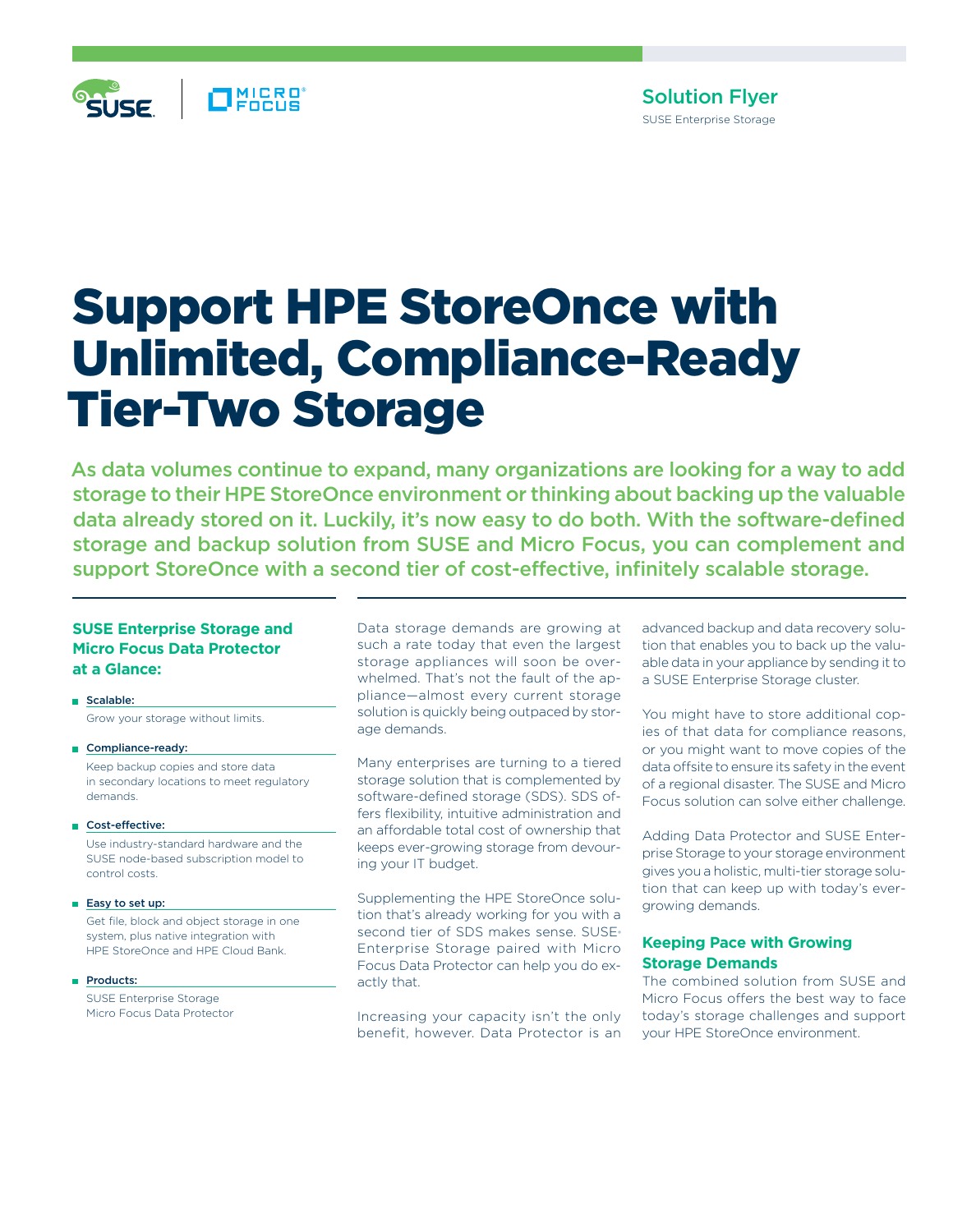# Together, SUSE Enterprise Storage and Micro Focus Data Protector can easily integrate with, complement and support HPE StoreOnce environments to provide a second tier of unlimited, compliance-ready storage.

# EASY IMPLEMENTATION AND MANAGEMENT

One quality that makes the combined solution such a good complement to HPE StoreOnce is its ease of implementation and management. Data Protector was once HPE software and because of that shared history, it works seamlessly with HPE StoreOnce and HPE Cloud Bank.

Data Protector's ability to predictively track service-level agreements (SLAs) also makes it easier for IT teams to manage and ensure adherence to SLAs.

SUSE Enterprise Storage comes with the DeepSea installation and cluster setup tool and the openATTIC user interface, both of which make it simpler to get your storage solution up and running quickly. SUSE Enterprise Storage is self-healing and self-managing. That means it can automatically detect changing conditions and redistribute workloads if a node goes down. Built-in fault tolerance helps to ensure that you don't lose any data.

You can configure SUSE Enterprise Storage to support block, object or file storage. SUSE Enterprise Storage unifies these storage types and manages it all as object storage behind the scenes to take advantage of that method's speed and scalability.



#### SCALABLE

Micro Focus Data Protector and SUSE Enterprise Storage have no limits to the amount of data they can scale to handle. SUSE Enterprise Storage is based on the open source SDS solution Ceph, and it has a clustered architecture. Simply add standard server hardware and the cluster rebalances, enabling you to grow along with your data.

The solution's scalability also makes it easy to increase throughput (terabytes per hour). By adding server capacity to the cluster, you boost performance and reduce bottlenecks.

SUSE Enterprise Storage enables you to take advantage of the cost-efficiencies and reliability of industry-standard hardware to provide unlimited storage for your organization. Data Protector enables you to use that storage to supplement HPE StoreOnce so you don't have to replace your appliance.

The solution also helps you control the costs of scaling.

#### COST-EFFECTIVE

Using SUSE Enterprise Storage, a single system administrator can easily manage 3 to 4 PB of data. That's six times more than an administrator in an equivalent block-storage environment. The system can scale even further horizontally, so you can maintain control of your IT budget as your storage grows.

SUSE Enterprise Storage offers nodebased pricing (as opposed to per-gigabyte pricing), making it the lowest-priced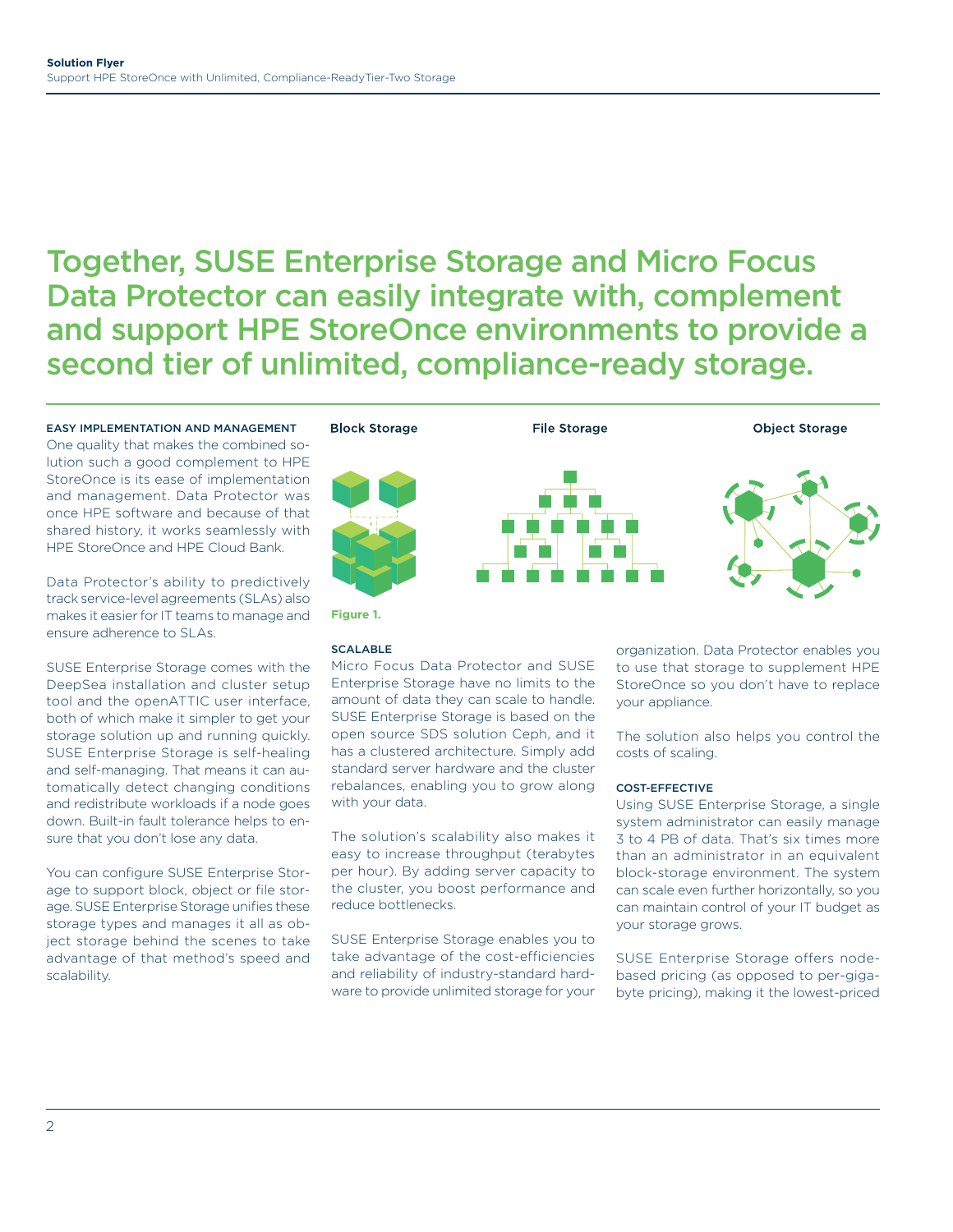option for enterprise disk-to-disk backup, as well as other storage tasks.<sup>1</sup> By increasing the size of your storage nodes, you can increase capacity without raising your software costs.

#### COMPLIANCE-READY

The solution can help you address compliance demands as well. Data Protector offers automated retention and replication management across different tiers and locations—such as between StoreOnce and SUSE Enterprise Storage—for compliance and efficient long-term data retention.

Since both HPE StoreOnce systems and Data Protector use the same deduplication API, you can share data between deduplication stores created on StoreOnce appliances and those created on SUSE Enterprise Storage. This enables your remote sites to keep a local copy of the backup while also sending a copy to a central or disaster recovery site. This local copy of the deduplicated backup data can help you restore files faster when needed.

# **Components of the Solution**

#### SUSE ENTERPRISE STORAGE

SUSE Enterprise Storage runs as an extension on SUSE Linux Enterprise Server, a secure, open source server operating system that helps you accelerate innovation, improve system reliability, comply with evolving security requirements and adopt new technologies.

1 *See exactly how SUSE Enterprise Storage stacked up against other options in IT Brand Pulse's 5 Year TCO Case [Study](https://www.suse.com/docrep/documents/taz9nke6i8/5_year_tco_case_study.pdf).*

SUSE Enterprise Storage offers:

- *Fast setup and deployment, usually requiring less than two hours' configuration time after hardware is unpacked and ready*
- *Automation that saves IT administrators time and effort*
- *Faster time to recovery in the event of disasters and unplanned downtime*
- *Ultimate scalability to handle massive data sets and virtually unlimited growth potential*



### You can build a SUSE Enterprise Storage cluster on any standard hardware platform, including HPE ProLiant, Apollo, Cloudline or Synergy systems.

#### MICRO FOCUS DATA PROTECTOR

Data Protector is an enterprise-grade backup and disaster recovery solution for large, complex and heterogeneous IT environments. Built on an adaptive architecture that combines security and analytics, it can help you meet your continuity needs reliably and cost-effectively.

Micro Focus Data Protector offers:

- *Standardized protection that works across diverse environments*
- *Compression, federated deduplication, storage management and analytics to help you better use your infrastructure*
- *Automated, centralized bare-metal recovery from physical to physical, physical to virtual, virtual to virtual and virtual to physical*
- *A highly reliable and secure backup environment with low overhead*
- *Predictive analytics, automation and other tools to efficiently manage the backup environment*

## **A Valuable Partnership**

SUSE and Micro Focus have been working together for years to provide enterprise-grade software solutions that enable businesses to stay competitive with transformative technologies. We offer complete solutions that provide security, bring operational efficiencies and deliver a platform for innovation.

Both companies have long-term relationships with HPE as well. Micro Focus is now the home of HPE's enterprise software division, and HPE and SUSE have 25 years of joint engineering and innovation. SUSE is HPE's preferred partner for Linux, OpenStack and Cloud Foundry solutions.

Together these close partnerships mean you can be confident in your solutions.